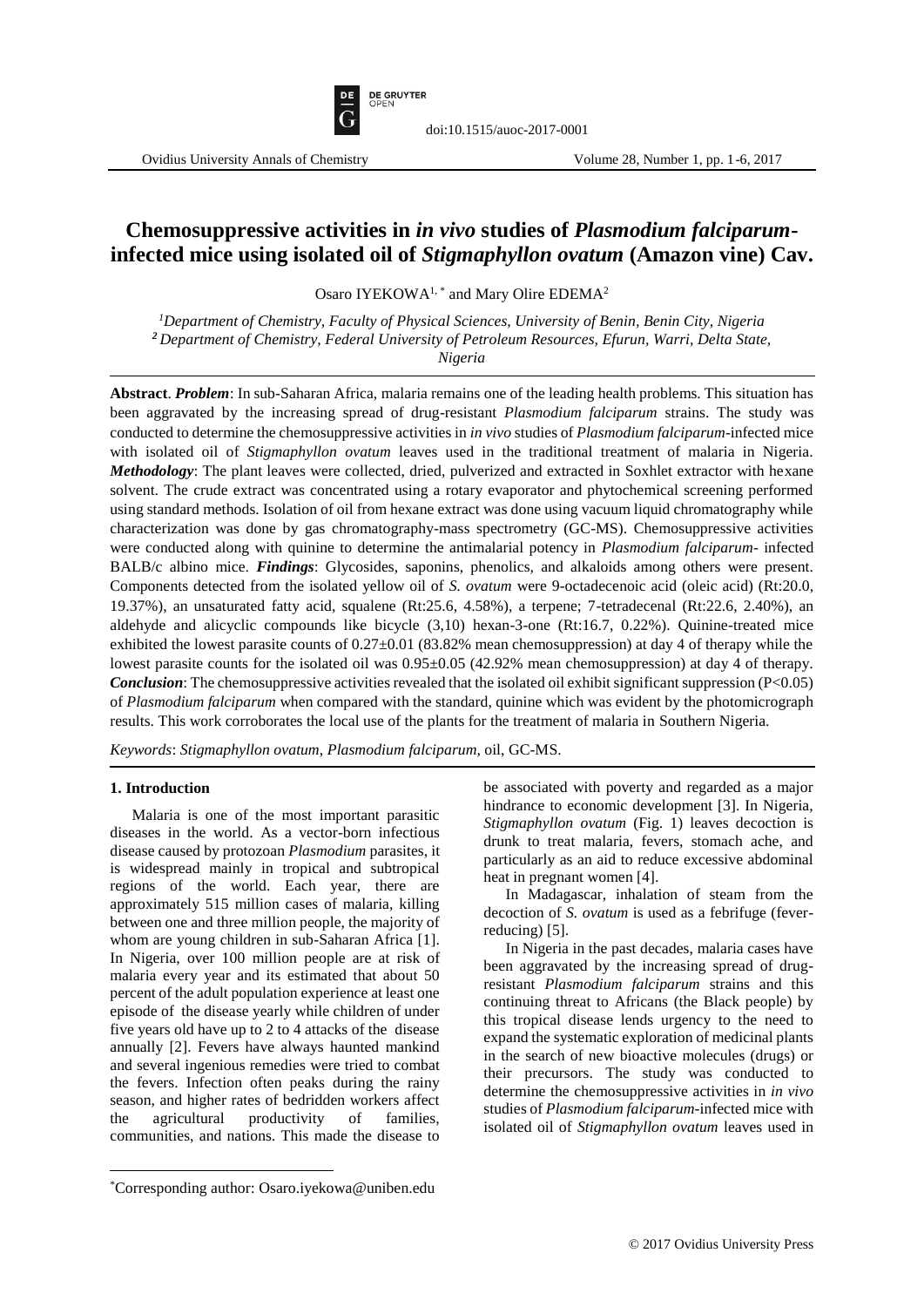the traditional treatment of malaria among rural dwellers in Southern Nigeria.



Figure 1. *Stigmaphyllon ovatum*

#### **2. Materials and methods**

## *2.1. Extraction and treatment of plant sample*

The fresh leaves of *Stigmaphyllon ovatum* were collected from its natural habitat in Evbuotubu village (Egor Local Government Area) in Edo State, Nigeria. The plant was identified and authenticated by a taxonomist Prof. J. F. Bamidele, with herbarium voucher number (UBHm 0192) deposited in the Department of Plant Biology and Biotechnology, University of Benin, Benin City, Nigeria.

Two hundred and fifty grams (250 g) of the powdered leaves were extracted with *n*-hexane (Merck, Germany) in a Soxhlet apparatus for 8 hours. The crude extract was dried with Na<sub>2</sub>SO<sub>4</sub> (Vickers, England) and then concentrated in a rotary evaporator.

#### *2.2. Phytochemical screening of hexane extract*

Phytochemical screening was done to find the presence of the active chemical constituents such as alkaloids, glycosides, steroids, flavonoids, saponins, terpenoids, phenolics, tannins and eugenols by using the standard procedures [6] and [7].

## *2.3. Isolation of oil*

Thirty grams (30 g) of the crude extract were partitioned with 100 mL of hexane:methanol (Fisher Scientific, UK) mixture (ratio: 3:2) and shaken vigorously in a separatory funnel. The upper hexane fraction was separated, concentrated and then subjected to vacuum liquid chromatography (VLC), using silica gel (particle size: 200-425 mesh) as the solid phase and hexane: methanol mixture (4:1) as the mobile phase. A yellow oily phase obtained was dried over Na2SO<sup>4</sup> and concentrated to recover the pure oil (1.6 mL by volume: yield 5.3%), labeled SOHVLC2 (*Stigmaphyllon ovatum* hexane fraction 2 from vacuum liquid chromatography).

## *2.4. GC-MS analysis*

The analysis was carried out on a GC-Mass spectrometer (QP2010 Plus, Shimadzu, Japan) filled with an HP-5 MS (5% phenysiloxane) column at a temperature programmed at  $70^{\circ}$ C (2 minutes) increase at 10  $\textdegree$ C/min to 280  $\textdegree$ C and held for 7

minutes. The carrier gas was nitrogen and flow rate, 1.80 mL/min.

## *2.5. Toxicity test*

Albino mice  $(21 – 32 g)$  of either sex were divided into six independent experimental groups (5 mice per groups) and varying doses of the test samples of 10 mg/kg, 20 mg/kg, 40 mg/kg, 80 mg/kg, and 160 mg/kg as well as their control (normal saline; 5 mL/kg) were each administered orally into each of the mice in each of the six groups [8]. Acute toxicity test was used to estimate the lethal dose  $(LD_{50})$  of the samples before the antimalarial analysis (using *P. falciparum*-infected mice).

## *2.6. Chemosuppressive activities (Antimalarial chemotherapy)*

Development of experimental humanized mouse model:

**- Mice:** BALB/c mice weighing 20 – 33 g were used. They were housed in standard mosquito-netted metal cages under standard conditions of light and temperature and were maintained on a standard diet and water *ad libitum*. They were acclimatized for 14 days and were treated in accordance with guidelines for animal care approved by the Animal Ethics Committee of the University of Benin, Benin City, Nigeria.

**- Modification of mice:** The BALB/c mice were modified by using pharmacological compounds (4 mg aspirin/kg body weight and 4 mg anhydrous doxycycline eq./kg body weight) to retard their innate immune responses [9 - 11] followed by engraftment of human blood [11] and [12].

Infection of experimental humanized mouse model with *Plasmodium falciparum*:

- Thirty humanized BALB/c mice were divided into six experimental groups with each group having 5 mice. One of the experimental groups represented the control group, while the remaining experimental groups represented the test groups. The 25 humanized mice in the test groups were inoculated with clinical isolates of *P. falciparum* that had been previously cultured in vitro [13,14] to obtain the parasite density (8%) required for inducing in vivo infection, while the 5 humanized mice in the control group were not inoculated with *P. falciparum.*

## *2.7. Antimalarial chemotherapy of the P. falciparuminfected mouse model with isolated oil S. ovatum*

*P*. *falciparum*-infected humanized immunosuppressed mice were employed to verify the antimalarial principles of each of the test samples. The mice were divided into 5 independent experimental groups (5 mice per group). The negative control drug – dimethyl sulfoxide (DMSO) (4 mg/kg body weight administered three time daily for four days) and positive control drug-quinine (73 mg/kg body weight administered three times daily for four days) were used to treat mice in two of the experimental groups (antimalarial validation). The mice received these drugs orally via a gastric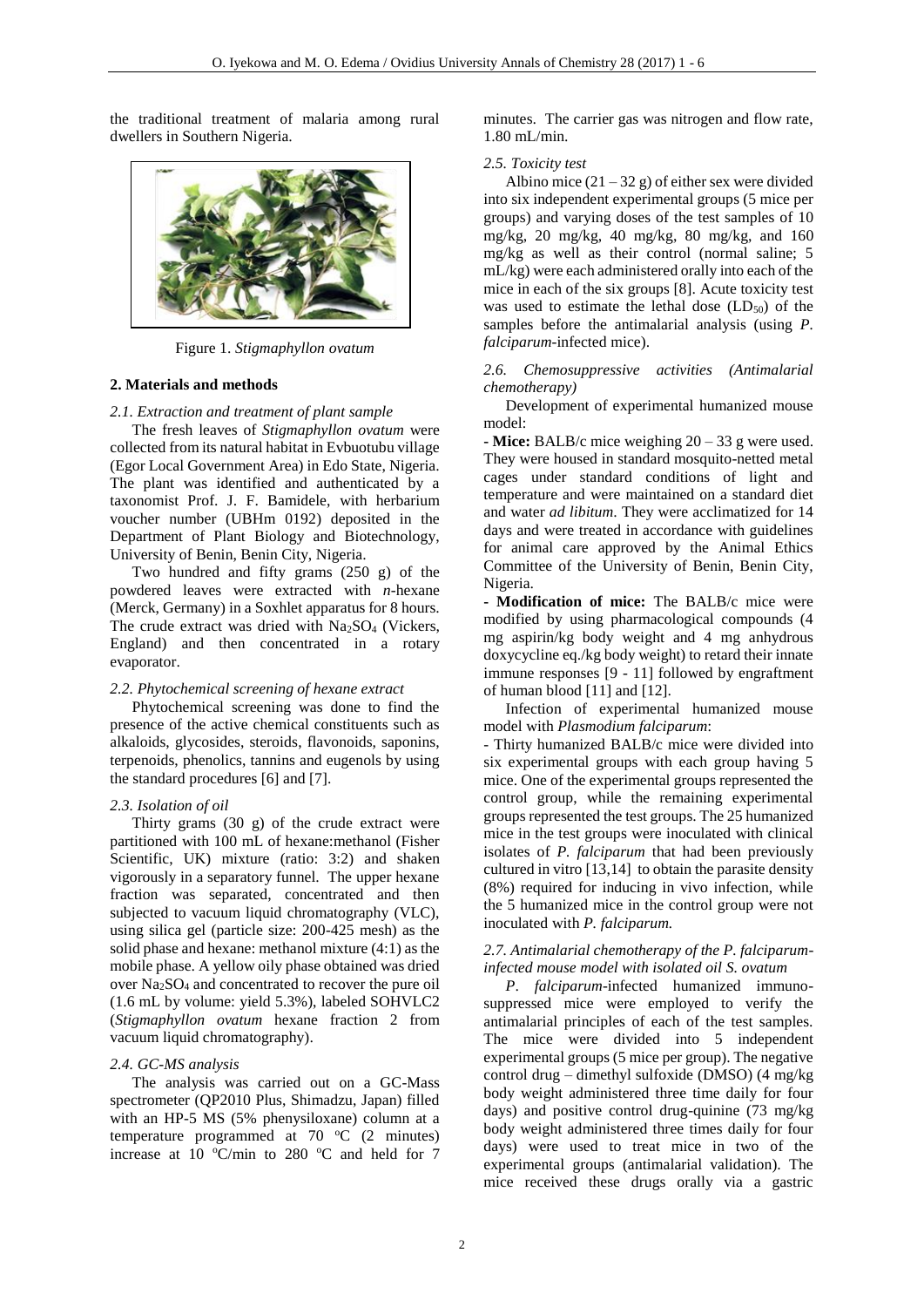cannular. Varying doses of the test oil were used to treat the mice in the other three experimental groups. The test samples were administered, by taking into consideration their LD<sub>50</sub> values. Mice on isolated oil (SOHVLC 2) received varying doses of 10, 20, 40, 80, and 160 mg/kg body weight once daily for four days.

During the course of treatment, postmortem was done on the infected mice that died, according to the procedure of [15], and extracted cardiac blood<br>materials from the inner muscles were from the inner muscles were hematologically stained and examined for *P. falciparum* parasites, according to the methods of [16]. Parasitaemia was also expressed as a percentage of red blood cells infected, in accordance to the assertion of [17], who stated that a 1% parasitaemia represented 50,000 parasites/μL of blood

Upon administration of quinine, DMSO, and the plant oil; parasite densities, haematocrit, as well as total leukocyte counts, were obtained from mice that either died or survived during the chemotherapy phase, according to the methods stated by [16]. Net mean chemosuppression [18] due to drug/extracts administration was calculated according to the formula:

Net mean chemosuppression  $(\%) =$ 

$$
=\frac{100(A-B)}{A}-MC_0\tag{1}
$$

where:

*A* = percentage of parasitaemia in the mice administered with DMSO;

 $B =$  percentage of parasitaemia in mice treated with quinine/plant extracts;

 $100(A-B)$  $\frac{A^{(-B)}}{A}$  = mean chemosuppression;

 $MC<sub>0</sub>$  = mean chemosuppression obtained from mice at day 0 of treatment.

#### *2.8. Data analysis*

Mean values were expressed as mean and standard error of the mean. Chi-square test were used to determine the level of significance, and *P*-value less than 0.05 (*P*< 0.05) were considered significant. The software SPSS version 16 was employed for the data analysis.

#### **3. Results and Discussion**

Table 1. Phytochemical screening of hexane extract of *S. ovatum*

| S/N            | Phytochemical    | Name of the         | <b>Hexane</b> |
|----------------|------------------|---------------------|---------------|
|                | constituents     | test                | extract       |
|                | Glycosides       | <b>General Test</b> | $++$          |
| $\mathfrak{D}$ | Saponin          | Foam Test           | $^{+}$        |
| 3              | Flavonoid        | Lead acetate        | $^+$          |
|                |                  | <b>Test</b>         |               |
|                | <b>Phenolics</b> | Ferric chloride     |               |
| 5              | Tannin           | Ferric chloride     |               |
| 6              | Eugenol          | KOH/HCl             |               |

| S/N           | Phytochemical<br>constituents | Name of the<br>test                 | <b>Hexane</b><br>extract |
|---------------|-------------------------------|-------------------------------------|--------------------------|
|               | Steroid                       | Acetic                              |                          |
|               |                               | acid/H <sub>2</sub> SO <sub>4</sub> |                          |
|               | Terpenes                      | Salkowski Test                      |                          |
|               | Alkaloids                     | Picric acid Test                    |                          |
| $\frac{1}{2}$ |                               |                                     |                          |

#### Where:  $-$  = absent,  $+$  = present,  $++$  = largely present.

#### *3.1. GC-MS analysis*

The GC-MS chromatogram of the isolated yellow oil given in Fig. 2 showed 22 peaks indicating from the search list of the chemical abstract service twentytwo compounds. The chemical compounds identified in the oil fraction are presented in Table 2.



Figure 2. GC-MS analysis of isolated oil of *S. ovatum*.

| Table 2. GC-MS analysis of isolated yellow oil of S. |  |
|------------------------------------------------------|--|
| ovatum.                                              |  |

| Peak<br>No.    | <b>Retention</b><br>time (Rt)                        | Name of compound                         | Area<br>percent<br>$(\frac{6}{6})$ |
|----------------|------------------------------------------------------|------------------------------------------|------------------------------------|
| 1              | 12.8                                                 | 2,3,6-trimethyl decane                   | 0.98                               |
| $\overline{2}$ | 14.1                                                 | 2-methyl decane                          | 1.82                               |
| $\overline{3}$ | 14.6                                                 | 2-methyl decane                          | 1.55                               |
| $\overline{4}$ | 15.2                                                 | Heptadecane                              | 2.89                               |
| 5              | 16.3                                                 | 3-methyl-5-propyl<br>nonane              | 1.70                               |
| 6              | 16.7                                                 | Bicycle (31,0) hexan-<br>3-one (thujone) | 0.22                               |
| 7              | 2,6,6-trimethylbicyclo<br>17.2<br>$(3,1,1)$ heptanes |                                          | 2.15                               |
| 8              | 17.3                                                 | Heptadecane                              | 3.05                               |
| 9              | 17.7                                                 | Hexadecanoic acid<br>(palmitic acid)     | 1.45                               |
| 10             | 18.3                                                 | 2-propyl pentadecyl<br>ester             | 14.79                              |
| 11             | 19.2                                                 | Heptadecane                              | 0.43                               |
| 12             | 19.4                                                 | 6-octadecenoic methyl<br>ester           | 2.74                               |
| 13             | 19.6                                                 | Hepatacosanoic acid,<br>methyl ester     | 0.99                               |
| 14             | 20.0                                                 | 9-octadecenoic acid                      | 19.37                              |
| 15             | 20.1                                                 | Heptadecane                              | 15.03                              |
| 16             | 21.0                                                 | Heptadecane                              | 3.80                               |
| 17             | 21.8                                                 | Tetracontane                             | 2.40                               |
| 18             | 22.6                                                 | 7-tretradecenal                          | 2.40                               |
| 19             | 23.4                                                 | Hexadecane                               | 0.96                               |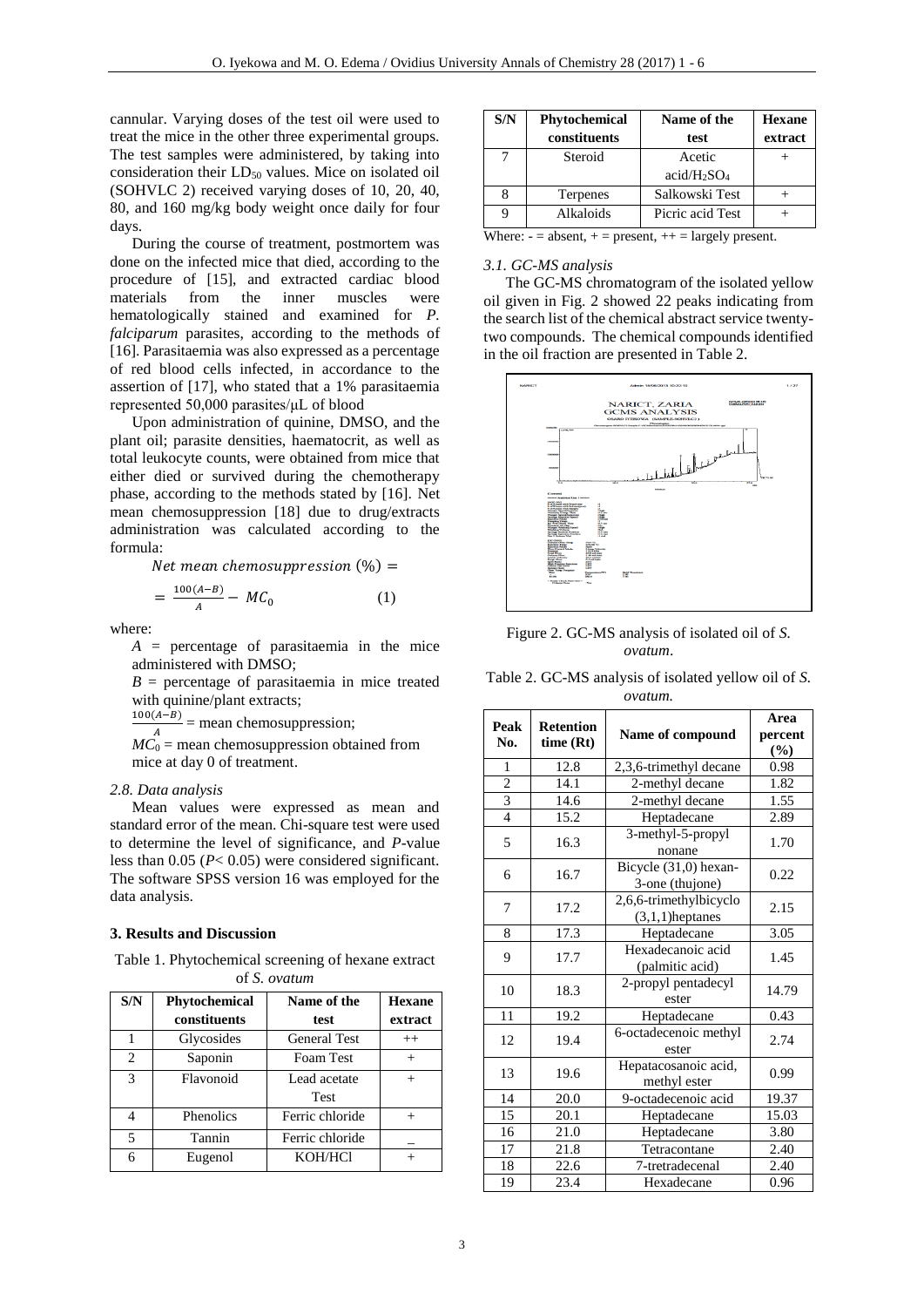| Peak<br>No.  | <b>Retention</b><br>time(Rt) | Name of compound   | Area<br>percent<br>(%) |
|--------------|------------------------------|--------------------|------------------------|
| 20           | 24.2.                        | 8-hexylpentadecane | 1.58                   |
| 21           | 25.6                         | Squalene           | 4.58                   |
| 22.          | 26.3                         | Tetracontane       | 15.05                  |
| <b>Total</b> |                              |                    | 100.00                 |

From Table 2, major components detected from the isolated yellow oil of *S. ovatum* are 9 octadecenoic acid (oleic acid) (Rt:20.0, 19.37%), an unsaturated fatty acid; tetracontane (Rt:26.3, 15.05%), heavy molecular weight alkane; heptadecane (Rt:20.1, 15.03%) a high molecular weight alkane while minor components among others were squalene (Rt:25.6, 4.58%), a terpene; 7 tetradecenal (Rt:22.6, 2.40%), an aldehyde and alicyclic compounds like bicycle (3,10) hexan-3-one (Rt:16.7, 0.22%), thujone and 2,6,6-trimethylbicyclo  $(3,1,1)$  heptane (Rt:17.2, 2.15%). The result indicated that the hexane extract constitutes important phytochemicals like terpenes, saponins, phenolics and alkaloids (Table 1) which have physiological effects on man. The presence of oleic acid (an unsaturated fatty acid) as indicated by the GC-MS analysis also suggests that the oil can form high molecular weight esters.

#### *3.2. Toxicity test results*

The acute toxicity test used to estimate the  $LD_{50}$ values of the isolated yellow oil of *Stigmaphyllon ovatum* involves six independent experimental groups (5 mice per group) with one group as control. The results of the toxicity test are presented in Fig.





Figure 3. Probit regression graph of the toxicity of SOHVLC2.

 $LD50$  value = antilog of the value of concentration of the extract that correlates with a probit value of 5; LD50 of SOHVLC2 = antilog  $(1.75)$  = 56.23 mg/kg. Mice in the experimental groups that received 10, 20 and 40 mg of SOHVLC2/kg body weight had no probit value because no death was recorded; No probit values were also recorded in the experimental groups of mice which were administered with 80 and 160 mg SOHVLC2/kg body weight because all the mice in these experimental groups died.

#### *3.3. Antimalarial chemotherapy*



A: Cardiac blood film of a malaria-infected sub-chronic immunosuppressed mouse at the end of treatment with quinine



sub-chronic immunosuppressed mouse at the end of treatment with dimethyl sulfoxide

Figure 4. Post-mortem examination of peripheral blood of sub-chronic immunosuppressed mice after treatment with dimethyl sulfoxide and quinine (Giemsa,  $\times$  1000).



Figure 5. Peripheral blood of sub-chronic immunosuppressed mice after treatment the plant oil  $(SOHVLC2)$  (Giemsa,  $\times$  1000).



Figure 6. *P. falciparum* densities obtained from quinine-validated infected mice treated with the plant oil (SOHVLC 2).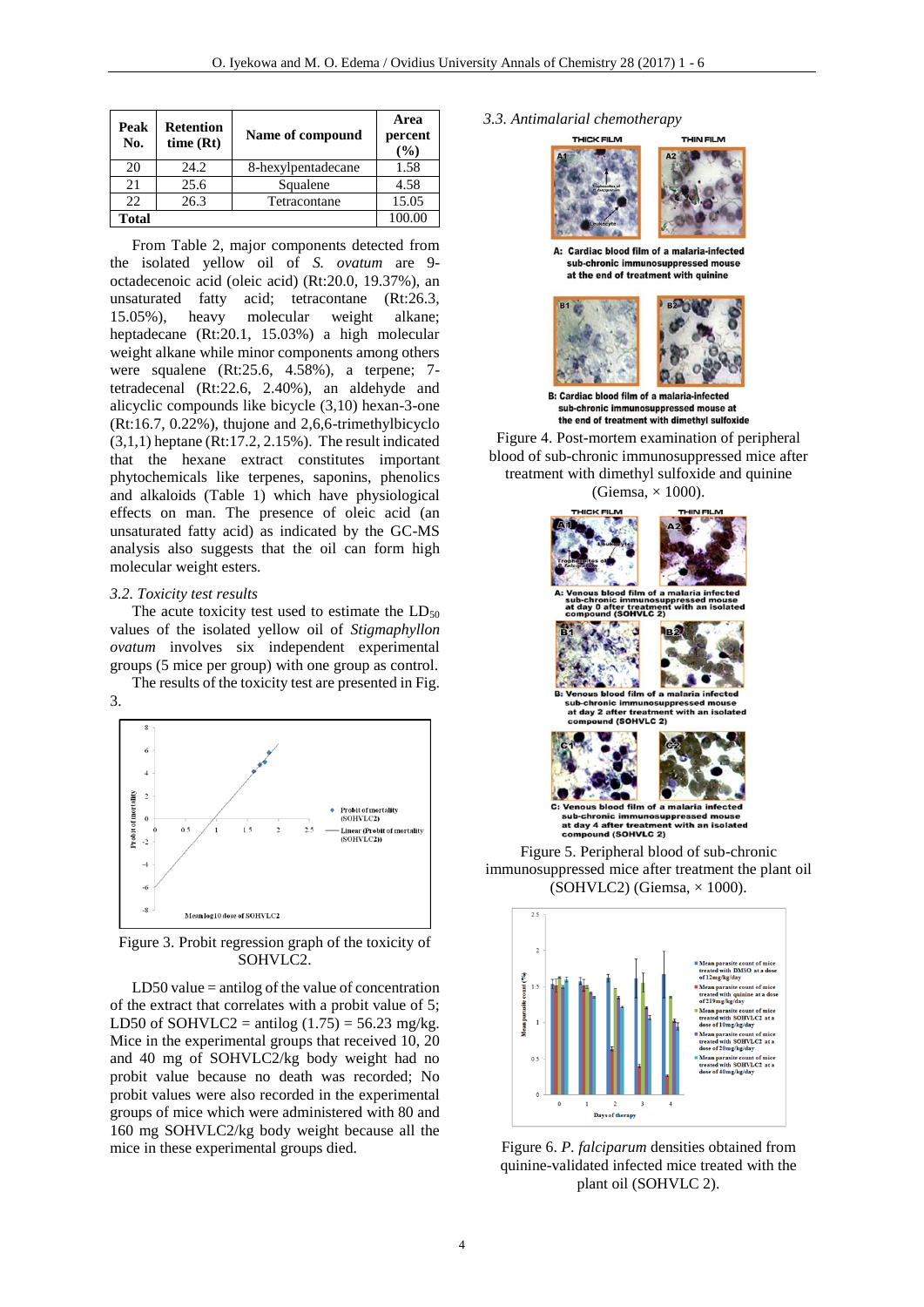| Days of        | <b>Experimental</b><br>groups of<br>mice | Dose of<br>therapeutic<br>agents given | <b>Mean parasite counts</b>               |                 | <b>MCS</b> | <b>NCS</b>               |
|----------------|------------------------------------------|----------------------------------------|-------------------------------------------|-----------------|------------|--------------------------|
| therapy        |                                          |                                        | $(\times 10^3 \text{ cells/}\mu\text{L})$ | $(\%)$          | $(\%)$     | $(\%)$                   |
| $\Omega$       | NC group                                 | 12 mg/kg/day                           | $77.05 \pm 3.18$                          | $1.54 \pm 0.06$ |            |                          |
|                | PC group                                 | 219 mg/kg/day                          | $76.14 \pm 4.45$                          | $1.52 \pm 0.09$ | 1.18       | $\Omega$                 |
|                | T1 SOHVLC2                               | 10 mg/kg/day                           | $81.71 \pm 0.47$                          | $1.63 \pm 0.01$ | ${6.06}$   | $\mathbf{0}$             |
|                | T <sub>2</sub> SOHVLC <sub>2</sub>       | 20 mg/kg/day                           | $75.22 \pm 0.76$                          | $1.50 \pm 0.02$ | 2.37       | $\mathbf{0}$             |
|                | T <sub>3</sub> SOHVLC <sub>2</sub>       | 40 mg/kg/day                           | $80.04 \pm 1.37$                          | $1.60 \pm 0.03$ | ${3.89}$   | $\mathbf{0}$             |
| $\overline{2}$ | NC group                                 | $12 \text{ mg/kg/day}$                 | $80.79 \pm 2.60$                          | $1.62 \pm 0.05$ |            |                          |
|                | PC group                                 | 219 mg/kg/day                          | $31.78 \pm 1.28$                          | $0.64 \pm 0.03$ | 60.67      | 59.49                    |
|                | T1 SOHVLC2                               | 10 mg/kg/day                           | 74.07±0.16                                | $1.48 \pm 0.00$ | 8.33       | 9.97                     |
|                | T <sub>2</sub> SOHVLC <sub>2</sub>       | $20 \frac{\text{mg}}{\text{kg}}$ day   | $67.82 \pm 1.08$                          | $1.35 \pm 0.02$ | 16.02      | 13.65                    |
|                | T <sub>3</sub> SOHVLC <sub>2</sub>       | 40 mg/kg/day                           | $61.17 \pm 0.49$                          | $1.22 \pm 0.01$ | 24.29      | 28.17                    |
| $\overline{4}$ | NC group                                 | 12 mg/kg/day                           | $83.58 \pm 15.94$                         | $1.67 + 0.32$   |            | $\overline{\phantom{0}}$ |
|                | PC group                                 | 219 mg/kg/day                          | $13.52 \pm 0.57$                          | $0.27 \pm 0.01$ | 83.82      | 82.65                    |
|                | T1                                       |                                        |                                           |                 |            |                          |
|                | SOHVLC <sub>2</sub>                      | $10$ mg/kg/day                         | $68.15 \pm 0.30$                          | $1.36 \pm 0.01$ | 18.46      | 24.51                    |
|                | T2                                       |                                        |                                           |                 |            |                          |
|                | SOHVLC <sub>2</sub>                      | 20 mg/kg/day                           | $51.32 \pm 1.16$                          | $1.03 \pm 0.02$ | 38.61      | 36.24                    |
|                | T <sub>3</sub>                           |                                        |                                           |                 |            |                          |
|                | SOHVLC2                                  | 40 mg/kg/day                           | $47.71 \pm 2.37$                          | $0.95 \pm 0.05$ | 42.92      | 46.80                    |

Table 3. Chemosuppressive activities of isolated oil obtained from *S. ovatum* extract against *P. falciparum*

MCS indicates mean chemo suppression; NCS indicates net mean chemo suppression; NC indicates the negative control group of *P. falciparum*-infected mice which received dimethyl sulfoxide; PC indicates the positive control group of *P. falciparum*infected mice which were administered with quinine; T1 SOHVLC2, T2 SOHVLC2, and T3 SOHVLC2 indicate the three experimental groups of *P. falciparum*-infected mice which were administered with varying doses of *S*. *ovatum* isolated oil, \* means that values obtained were apparently recorded as zero because all the mice in the respective experimental group had died prior to the day of therapy.

According to the report of [11], *in vitro* culture *P*. *falciparum*-infected human blood sample when scientifically conducted normally show exponential proliferation of the parasites after 92 hours incubation. In this work, the test animals (mice) were inoculated with clinical isolates of *P. falciparum* that had been previously cultured before treatment commenced.

At the end of treatment of the infected mice with quinine and DMSO respectively, post-mortem evaluation of the parasitological responses in the peripheral blood of the mice were also conducted, as shown in the photomicrographs displayed in Fig. 4A, 4B. The photomicrograph of quinine-treated mice showed an absence of knobs on the surface of their erythrocytes, with a relatively low parasitaemia (Fig. 4A); when compared to the photomicrograph of DMSO-treated mice (Fig. 4B) that showed a proliferation of knobs, produced by the sequestered *P*. *falciparum* over the surface of their host erythrocytes, with a relatively high level of parasitaemia. From Fig. 5 there was a progressive significant reduction in *P. falciparum* parasites from the test oil (plant) sample

Parasite suppression upon therapy with varying doses of the isolated oil was compared with suppression obtained from treatment with quinine (Fig. 6). All the doses of the oil (SOHVLC 2) derived from *S*. *ovatum* exhibited largely significant suppression (P < 0.05) of *P. falciparum* parasites in *P. falciparum*-infected mice when their chemosuppression values were compared to those recorded in the quinine-treated *P. falciparum*infected mice.

Table 3 represents the chemosuppressive activities obtained during therapy of *P. falciparum*infected mice with the test oil sample (isolated from *S. ovatum*) and positive control (quinine). Quininetreated mice exhibited the lowest parasite counts (mean parasite counts at day 4 of therapy was estimated at  $0.27 \pm 0.01\%$ ), while the lowest parasite counts for SOHVLC2 was recorded in the mice treated with 40 mg/kg body weight/day at day 4 of therapy (mean parasite counts of SOHVLC 2 at day 4 of therapy,  $0.95\pm0.05\%$  while the net mean chemosuppression was 46.80%

## **4. Conclusions**

The antimalarial results indicated that isolates SOHVLC2 (yellow oil) from *S. ovatum* demonstrated significant suppression against *P. falciparum*infected parasites in mice. Further research is being advocated especially in spectroscopic characterization and structural elucidation of the isolated oil.